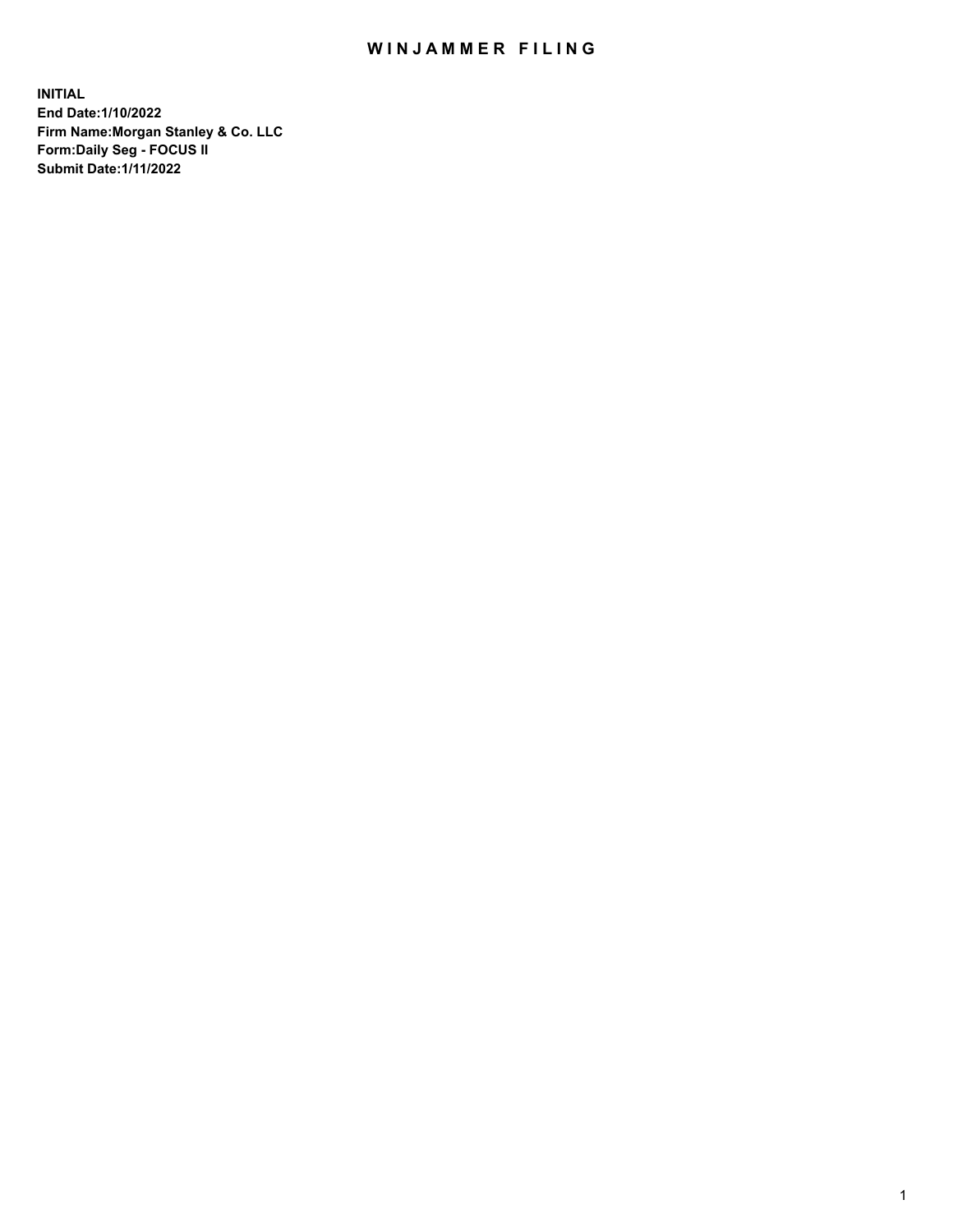**INITIAL End Date:1/10/2022 Firm Name:Morgan Stanley & Co. LLC Form:Daily Seg - FOCUS II Submit Date:1/11/2022 Daily Segregation - Cover Page**

| Name of Company                                                                                                                                                                                                                                                                                                                | <b>Morgan Stanley &amp; Co. LLC</b>                    |
|--------------------------------------------------------------------------------------------------------------------------------------------------------------------------------------------------------------------------------------------------------------------------------------------------------------------------------|--------------------------------------------------------|
| <b>Contact Name</b>                                                                                                                                                                                                                                                                                                            | <b>Ikram Shah</b>                                      |
| <b>Contact Phone Number</b>                                                                                                                                                                                                                                                                                                    | 212-276-0963                                           |
| <b>Contact Email Address</b>                                                                                                                                                                                                                                                                                                   | Ikram.shah@morganstanley.com                           |
| FCM's Customer Segregated Funds Residual Interest Target (choose one):<br>a. Minimum dollar amount: ; or<br>b. Minimum percentage of customer segregated funds required:% ; or<br>c. Dollar amount range between: and; or<br>d. Percentage range of customer segregated funds required between:% and%.                         | 235,000,000<br><u>0</u><br>0 Q<br>0 Q                  |
| FCM's Customer Secured Amount Funds Residual Interest Target (choose one):<br>a. Minimum dollar amount: ; or<br>b. Minimum percentage of customer secured funds required:% ; or<br>c. Dollar amount range between: and; or<br>d. Percentage range of customer secured funds required between: % and %.                         | 140,000,000<br><u>0</u><br><u>00</u><br>0 <sub>0</sub> |
| FCM's Cleared Swaps Customer Collateral Residual Interest Target (choose one):<br>a. Minimum dollar amount: ; or<br>b. Minimum percentage of cleared swaps customer collateral required:% ; or<br>c. Dollar amount range between: and; or<br>d. Percentage range of cleared swaps customer collateral required between:% and%. | 92,000,000<br><u>0</u><br>0 Q<br>00                    |

Attach supporting documents CH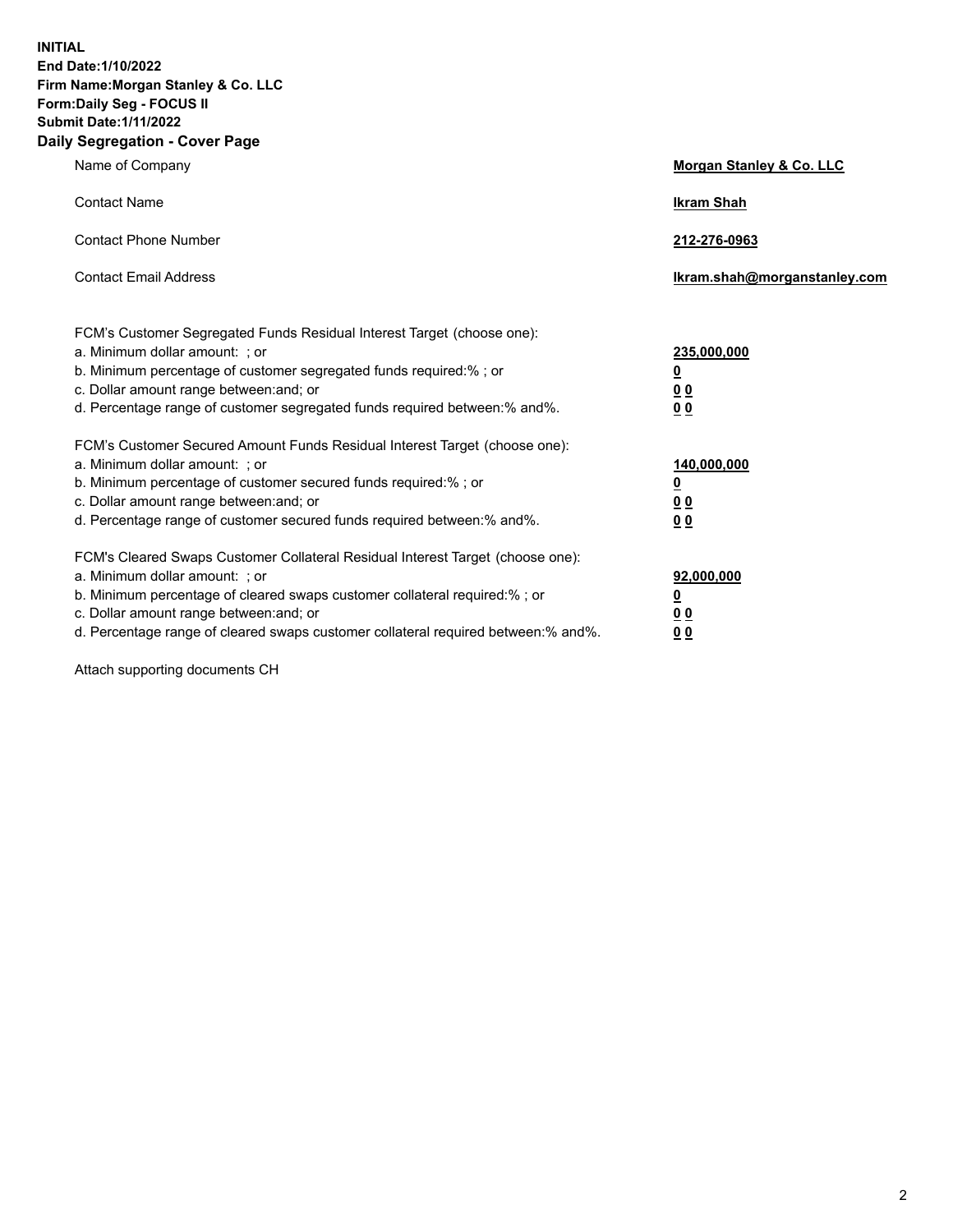## **INITIAL End Date:1/10/2022 Firm Name:Morgan Stanley & Co. LLC Form:Daily Seg - FOCUS II Submit Date:1/11/2022**

## **Daily Segregation - Secured Amounts**

Foreign Futures and Foreign Options Secured Amounts Amount required to be set aside pursuant to law, rule or regulation of a foreign government or a rule of a self-regulatory organization authorized thereunder 1. Net ledger balance - Foreign Futures and Foreign Option Trading - All Customers A. Cash **5,217,320,084** [7315] B. Securities (at market) **1,866,744,493** [7317] 2. Net unrealized profit (loss) in open futures contracts traded on a foreign board of trade **925,066,983** [7325] 3. Exchange traded options a. Market value of open option contracts purchased on a foreign board of trade **17,507,318** [7335] b. Market value of open contracts granted (sold) on a foreign board of trade **-11,838,130** [7337] 4. Net equity (deficit) (add lines 1. 2. and 3.) **8,014,800,748** [7345] 5. Account liquidating to a deficit and account with a debit balances - gross amount **48,018,928** [7351] Less: amount offset by customer owned securities **-45,998,135** [7352] **2,020,793** 6. Amount required to be set aside as the secured amount - Net Liquidating Equity Method (add lines 4 and 5) 7. Greater of amount required to be set aside pursuant to foreign jurisdiction (above) or line 6. FUNDS DEPOSITED IN SEPARATE REGULATION 30.7 ACCOUNTS 1. Cash in banks A. Banks located in the United States **453,238,137** [7500] B. Other banks qualified under Regulation 30.7 **520,638,321** [7520] **973,876,458** 2. Securities A. In safekeeping with banks located in the United States **454,431,765** [7540] B. In safekeeping with other banks qualified under Regulation 30.7 **106,880,010** [7560] **561,311,775** 3. Equities with registered futures commission merchants

- 
- B. Securities **0** [7590]
- C. Unrealized gain (loss) on open futures contracts **1,736,890** [7600]
- D. Value of long option contracts **0** [7610]
- E. Value of short option contracts **0** [7615] **7,729,675** [7620]
- 4. Amounts held by clearing organizations of foreign boards of trade
	- A. Cash **0** [7640]
	- B. Securities **0** [7650]
	- C. Amount due to (from) clearing organization daily variation **0** [7660]
	- D. Value of long option contracts **0** [7670]
	- E. Value of short option contracts **0** [7675] **0** [7680]
- 5. Amounts held by members of foreign boards of trade
	-
	-
	- C. Unrealized gain (loss) on open futures contracts **923,330,093** [7720]
	- D. Value of long option contracts **17,507,318** [7730]
	-
- 6. Amounts with other depositories designated by a foreign board of trade **0** [7760]
- 7. Segregated funds on hand **0** [7765]
- 8. Total funds in separate section 30.7 accounts **8,230,739,874** [7770]
- 9. Excess (deficiency) Set Aside for Secured Amount (subtract line 7 Secured Statement Page 1 from Line 8)
- 10. Management Target Amount for Excess funds in separate section 30.7 accounts **140,000,000** [7780]
- 11. Excess (deficiency) funds in separate 30.7 accounts over (under) Management Target **73,918,333** [7785]

**0** [7305]

[7354] **8,016,821,541** [7355]

**8,016,821,541** [7360]

[7530]

[7570]

A. Cash **5,992,785** [7580]

 A. Cash **4,453,389,967** [7700] B. Securities **1,305,432,718** [7710] E. Value of short option contracts **-11,838,130** [7735] **6,687,821,966** [7740] **213,918,333** [7380]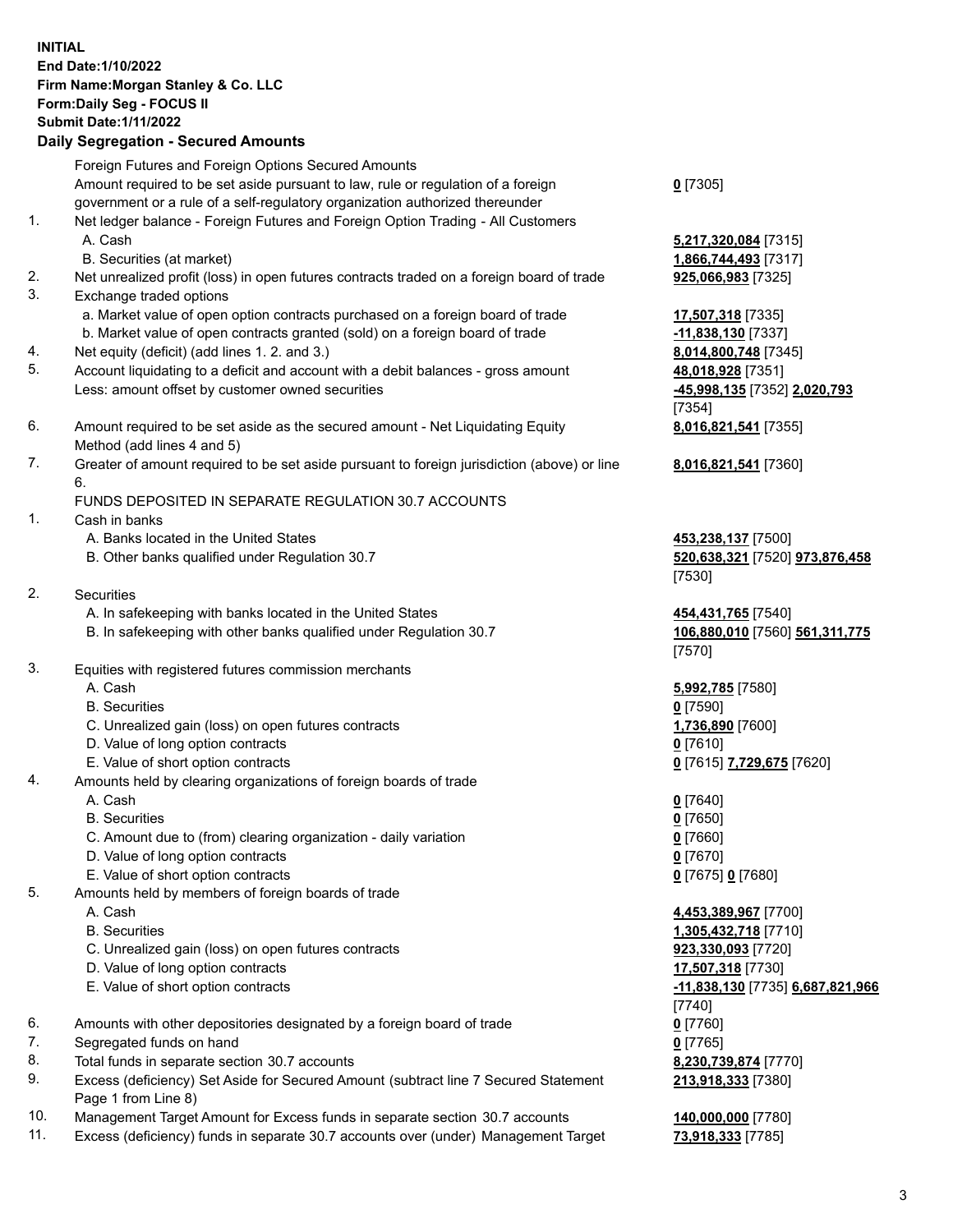**INITIAL End Date:1/10/2022 Firm Name:Morgan Stanley & Co. LLC Form:Daily Seg - FOCUS II Submit Date:1/11/2022 Daily Segregation - Segregation Statement** SEGREGATION REQUIREMENTS(Section 4d(2) of the CEAct) 1. Net ledger balance A. Cash **17,074,549,001** [7010] B. Securities (at market) **6,922,664,400** [7020] 2. Net unrealized profit (loss) in open futures contracts traded on a contract market **-533,568,444** [7030] 3. Exchange traded options A. Add market value of open option contracts purchased on a contract market **1,112,180,501** [7032] B. Deduct market value of open option contracts granted (sold) on a contract market **-564,887,957** [7033] 4. Net equity (deficit) (add lines 1, 2 and 3) **24,010,937,501** [7040] 5. Accounts liquidating to a deficit and accounts with debit balances - gross amount **288,229,166** [7045] Less: amount offset by customer securities **-286,136,773** [7047] **2,092,393** [7050] 6. Amount required to be segregated (add lines 4 and 5) **24,013,029,894** [7060] FUNDS IN SEGREGATED ACCOUNTS 7. Deposited in segregated funds bank accounts A. Cash **2,008,967,042** [7070] B. Securities representing investments of customers' funds (at market) **0** [7080] C. Securities held for particular customers or option customers in lieu of cash (at market) **3,122,799,331** [7090] 8. Margins on deposit with derivatives clearing organizations of contract markets A. Cash **14,241,268,780** [7100] B. Securities representing investments of customers' funds (at market) **0** [7110] C. Securities held for particular customers or option customers in lieu of cash (at market) **3,648,841,295** [7120] 9. Net settlement from (to) derivatives clearing organizations of contract markets **672,356,676** [7130] 10. Exchange traded options A. Value of open long option contracts **1,112,180,501** [7132] B. Value of open short option contracts **-564,887,957** [7133] 11. Net equities with other FCMs A. Net liquidating equity **6,781,665** [7140] B. Securities representing investments of customers' funds (at market) **0** [7160] C. Securities held for particular customers or option customers in lieu of cash (at market) **0** [7170] 12. Segregated funds on hand **151,023,774** [7150] 13. Total amount in segregation (add lines 7 through 12) **24,399,331,107** [7180] 14. Excess (deficiency) funds in segregation (subtract line 6 from line 13) **386,301,213** [7190] 15. Management Target Amount for Excess funds in segregation **235,000,000** [7194]

16. Excess (deficiency) funds in segregation over (under) Management Target Amount Excess

**151,301,213** [7198]